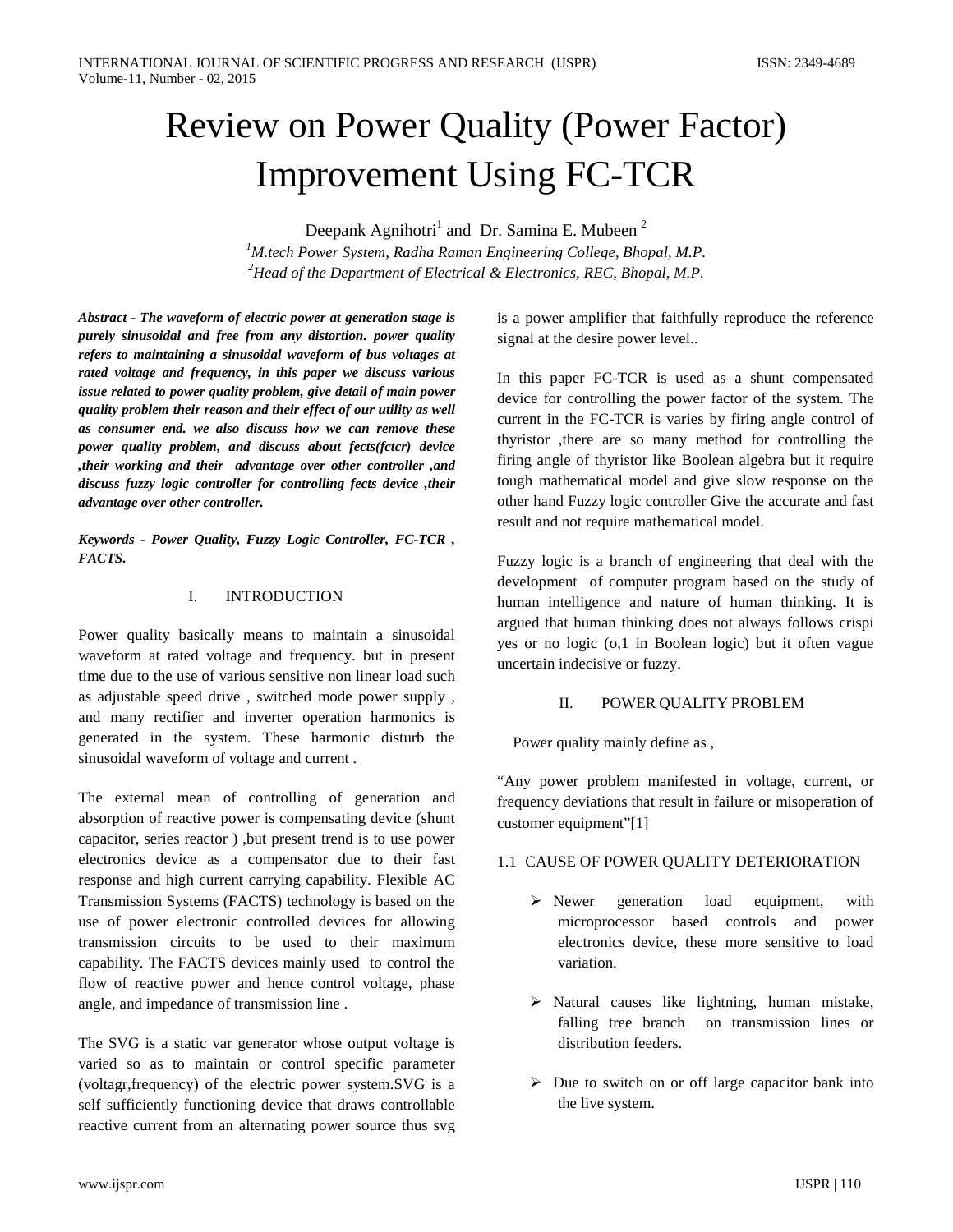INTERNATIONAL JOURNAL OF SCIENTIFIC PROGRESS AND RESEARCH (IJSPR) ISSN: 2349-4689 Volume-11, Number - 02, 2015

- Due to power electronic based load like invertors,ups etc.
- $\triangleright$  Due to use of adjustable motor drive, automatic gain control system.

## 1.2 TYPE OF POWER QUALITY PROBLEM

## 2.2.1 Transients

Transients ia a Surge that occure for very short time in the circuit ,

It can be classified into two categories,

 $\triangleright$  Impulsive transient-

It is a sudden, non–power frequency change in the steadystate condition of voltage, current, or both. It is unidirectional in polarity (primarily either positive or negative).[1]

## ▶ Oscillatory Transient-

An oscillatory transient consist of voltage or current whose instantaneous value changes polarity rapidly.

2.2.2 Long-Duration Voltage Variations

Long-duration variations encompass root-mean-square (rms) deviations at power frequencies for longer than 1 min. It can be either overvoltage or undervoltages. Overvoltage and undervoltages generally are not the result of system faults, but are caused by load variations on the system and system switching operations. Long-duration variations are typically displayed as plots of rms voltage versus time.[1]

## 2.2.3 Sustained Interruption

Voltage intruption for longer then 1 minut are often permanent and need human intervention to repaire the system to restoration.

Due to it supply intruded to utility for long time .

2.2.4 Short Duration Variation

Mainly caused by fault(short circuit )occure ,the load requiring high starting current is also responsible for short duration variation in the system.

It may be instantaneous ,mometary and temporary.

voltage drops (sags), voltage rises (swells), are two main type of short duration variation.

2.2.5 Waveform Distortion

It is defined as a steady-state deviation from an ideal sine wave of power frequency principally characterized by the spectral content of the deviation.[1]

Types of waveform distortion

 $\triangleright$  DC offset-

The presence of a DC voltages and current in an ac system is called dc offset .

This can occure as a result of geometrical disturbance or electronic power convertor.[1]

> Harmonics-

Harmonics are sinusoidal voltages or currents having frequencies that are integer multiples of the frequency at which the supply system is designed to operate. [1]



Fig 1 Wave shape during various types of power quality problem

# 2.3 SOURCES OF POWER QUALITY PROBLEMS

Major sources of power quality problems can be divided into two categories, depending on the location of the source in relationship to the power meter.

 $\triangleright$  Utility side of the meter includes, Switching operations, Power system faults, lightning.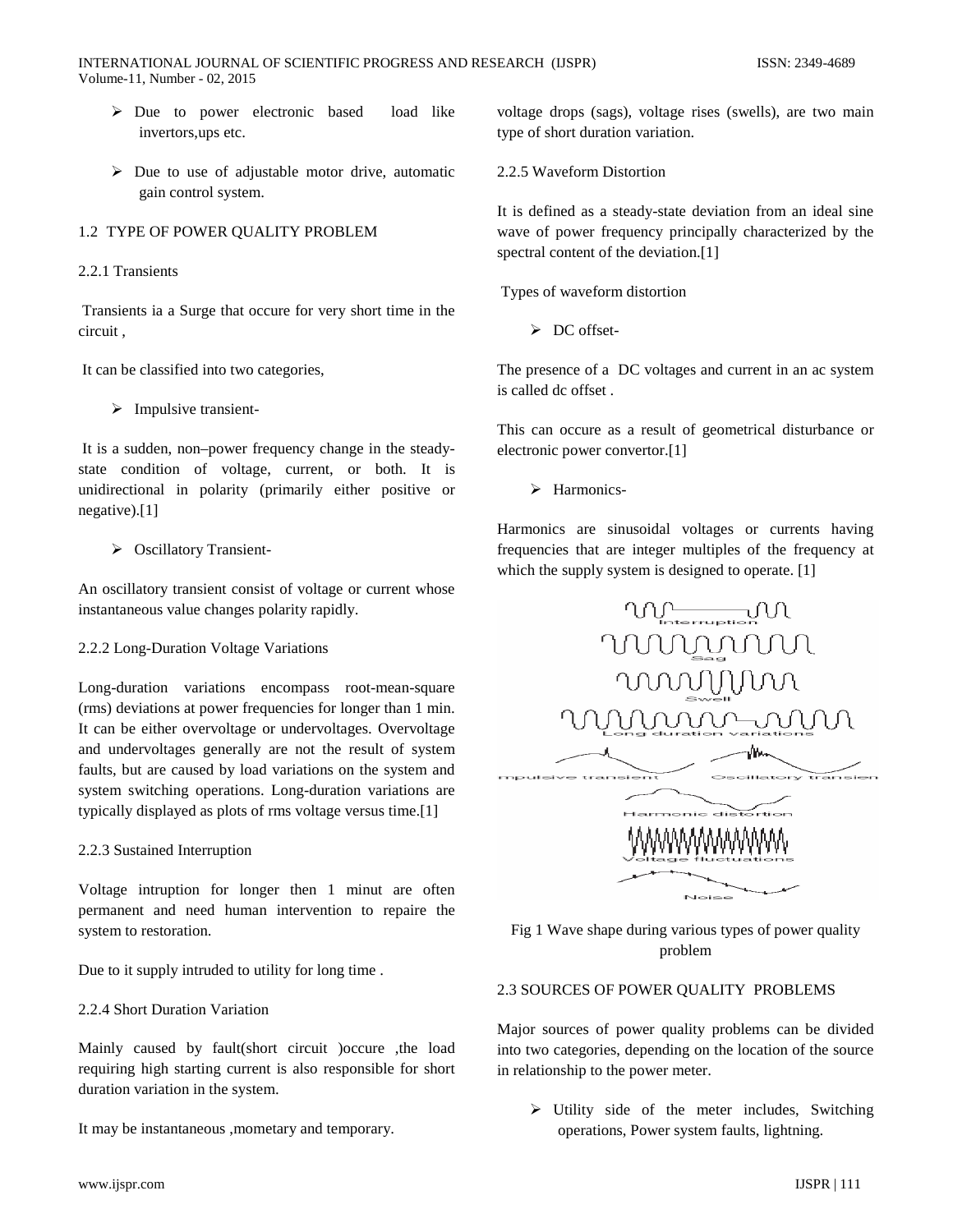$\triangleright$  Other category is on the end-user side of the meter and includes Non-linear loads, Poor grounding, Electromagnetic interference, Static electricity.

# 2.4 EFFECTS OF POWER QUALITY PROBLEM

- $\triangleright$  The effects of power quality problems are many and varied. utility customer in an attempt to determine the cause of a power quality problem.
- $\triangleright$  However, most power quality problems manifest themselves as some effect on an end-user's electrical equipment.
- $\triangleright$  These symptoms include motors overheating, adjustable speed drives tripping off, computers shutting down, flickering lights, and stopped production.
- Effects of PQ problems can be best be understood by looking at the various types of loads that are affected by power quality problems, including computers, consumer products, lighting, meters, ferromagnetic equipment, telephones, manufacturing processes, and capacitors.
- $\triangleright$  Computers and computer-controlled equipmentfreeze up and lose data. Most power quality problems on computers are caused by voltage variation.

## III. OVERVIEW OF FACTS CONTROLLER

It is necessary to operate power system effectively, without reduction in the systems security and quality of supply, even in the case of contingency conditions.. compensator must be able to regulate the bus voltage for voltage support and improve transient stability, or control it for power oscillation damping . Capacitor generate or Reactor(inductor) absorb reactive power when connected to the ac power source. they have been used with mechanical switched for controlled var generation and absorption since the early days of Ac power transmission . continuous variable var generation or absorption for dynamic system compensation was originally provided by over or under exited synchronous machine and latter by saturating reactor in conjunction with fixed capacitor.[2]

The SVG is a static var generator whose output voltage is varied so as to maintain or control specific parameter (v,f) of the electric power system.SVG is a self sufficiently functioning device that draws controllable reactive current from an alternating power source thus svg is a power amplifier that faithfully reproduce the reference signal at the desire power level. SVG become SVc when it equipped with special external control which derive the necessary reference for its input from the operating requirement and prevailing variable of the power system to execute the desire compensation of transmission line.[2]

In 1980s the Electric Power Research Institute (EPRI) has introduced a new Technology known as Flexible AC Transmission System (FACTS). it overcome all the problem of mechanical controller and give reliable and high speed performance.

Due to use of these device controlling of reactive power and hence system voltage become very flexible and power transfer capability of line increase . Flexible AC Transmission system (FACTS) device are mainly used in present for controlling the power flow in the system. It control following parameter –

- Control of the Line impedance X i.e. with thyristor controlled series capacitor can provide a power ful means of current controlled.
- Control of angle with phase angle regulator which also control driving voltage ,provide a power ful means of controlling the active power flow.
- Control of reactive power with the help of FC-TCR ,hence control the system voltage up to desire level.[2]

## 3.1 TYPES OF FACT CONTROLLER

In general facts controller is divided into four categories.

Figure 2 shows the connection of different type of FACTS controller ,the working of these controller are as follows

## 3.1.1 Series Controllers

The series Controllers could be variable impedance such as capacitor, reactor or a power electronic based variable source. In principle all series controller injects voltage in series with the line as illustrated in Fig. 2(b). As long as the voltage is in phase quadrature with the line current, the series Controllers only supplies or consumes variable reactive power. [2]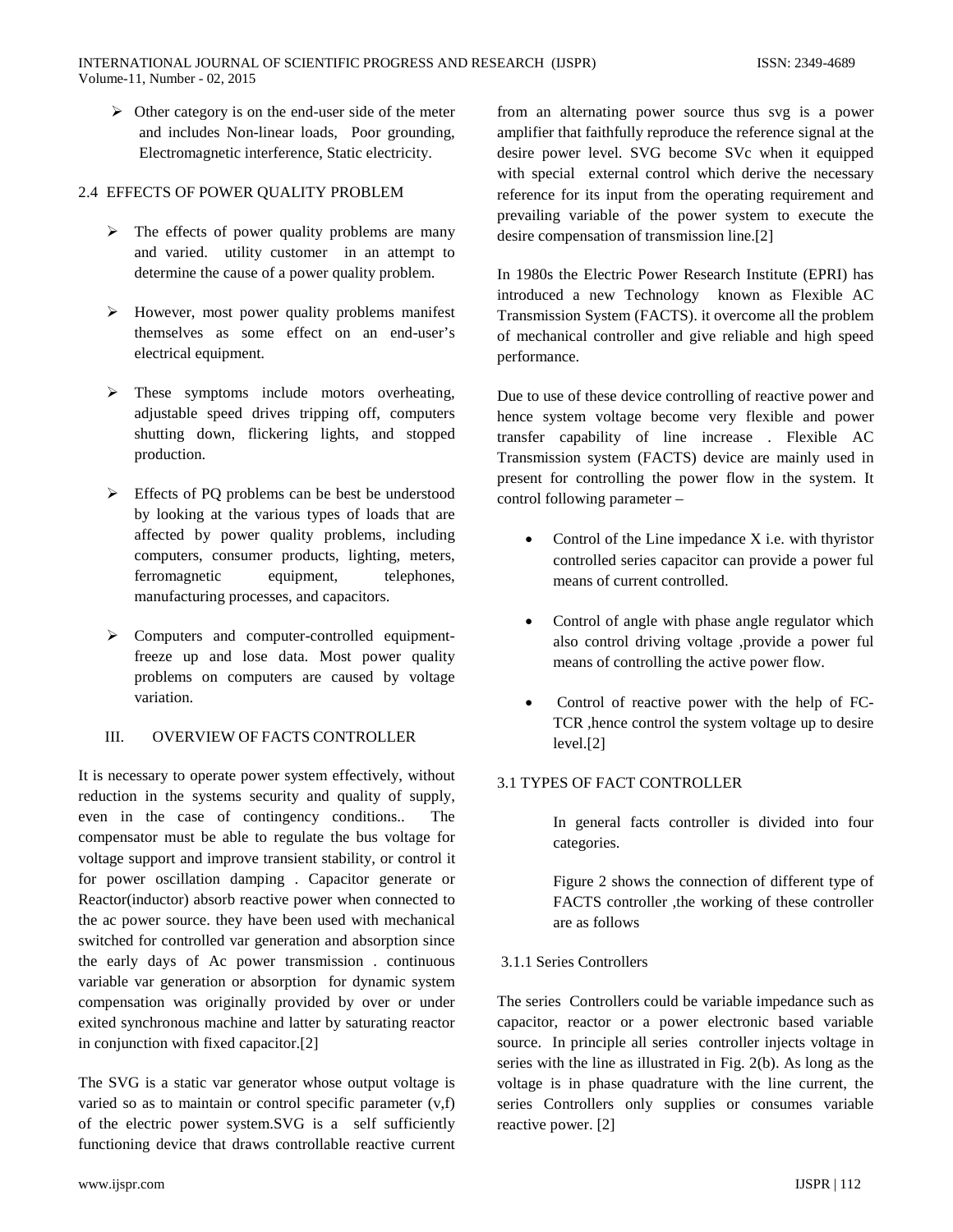#### INTERNATIONAL JOURNAL OF SCIENTIFIC PROGRESS AND RESEARCH (IJSPR) ISSN: 2349-4689 Volume-11, Number - 02, 2015

## Main series controller used in compensation network are

Thyristor controlled series capacitor(TCSC) , Thyristor switch series capacitor (TSSC) Thyristor controlled series reactor (TCSR) ,Static synchronous series comparator(SSSC)

# 3.1.2 Shunt Controllers

The shunt controller may be variable impedence , variable source, or combination of these.

In principle all shunt controller inject current into the system at the point of connection,as long as this current is in phase quadrature with the line voltage ,the shunt controller only supply and consume variable reactive power,any other phase relationship it also control real power .[2]

Main shunt controller used in compensation network are

Thyristor switched capacitor (TSC) , fixed capacitor thyristor controlled reactor(FC-TCR) Statcom, static var compensator (SVC)

## 3.1.3 Combined Series-Series Controllers

These are the combination of separate Series Controllers, which are controlled in a coordinated manner in multi line transmission system, as illustrated in Fig. 2(d).

This configuration provides independent series reactive power compensation for each line but also transfers real power among the lines via power link. [2]

 Main series-series controller used in compensation network are

Inter Line Power Flow Controller (IPFC).

#### 3.1.4 Combined Series-Shunt Controllers

These are combination of separate shunt and series controller, which are controlled in a co-ordinated manner Fig. 2(e) or a Unified Power Flow Controller with series and shunt elements Fig. 2(f). When the Shunt and Series FACTS Controllers are unified; there can be a real power exchange between the series and shunt controllers via power link.[2]

Main series-shunt controller used in compensation network are

## Unified Power Flow Controller (UPFC).



Fig.2 Basic Types of FACTS Controllers : (a) general symbol for FACTS Controller, (b)series FACTS Controller, (c) shunt FACTS Controller, (d) unified series-series FACTS Controller, (e) coordinated series and shunt Controller, (f) unified series-shunt Controller, (g)unified Controller for multiple lines

## 3.2 STATIC VAR COMPENSATOR (SVC)

Static Var Compensator provide fast –acting reactive power compensation in the system.

The svc is an automated impedance matching device if the power system's reactive load is capacitive (leading), the svc will use reactors to supply VAR's to the system, bringing the system closer to unity power factor and lowering the system voltage. A similar process is carried out with an inductive (lagging) condition and capacitor bank's. Thus providing a power factor closer to unity and consequently a higher system voltage svc's are used both on bulk power transmission circuits to regulate voltage and contribute to steady state stability. They also are useful when placed near high and rapidly varying loads, such as are furnaces, where they can smooth flicker voltage.[2]

Static var generator (SVG) is a self sufficiently functioning device that draw controllable reactive current from an alternating power source ,the functional use of SVG is to provide a reference signal.

A static var generator become static var compensator when it is equipped with special external control which drive the necessary reference for tis input,from the operating requirement of power system to execute desire compensation to transmission line.[2]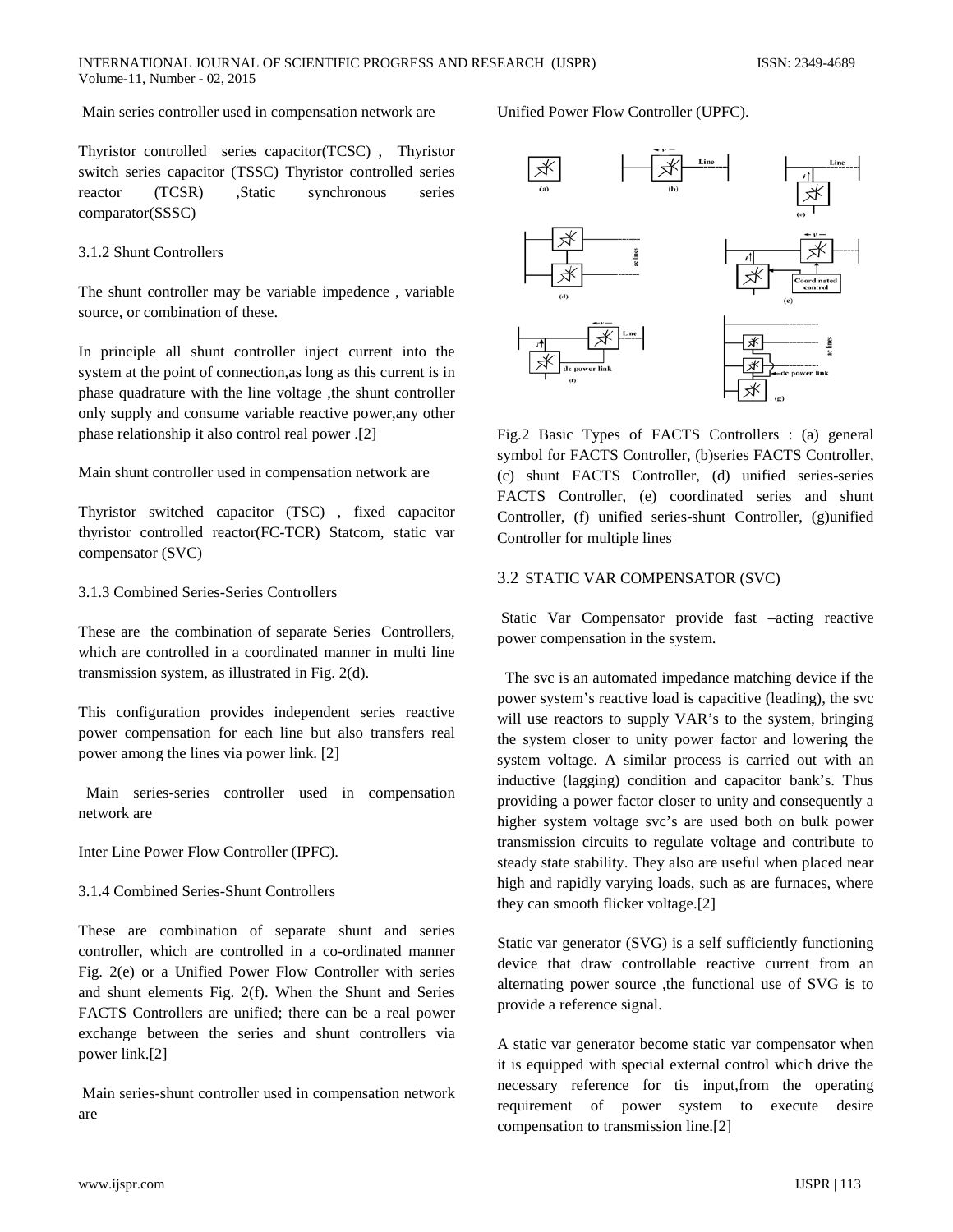Following are the SVS system mainly used in system

Thyristor controlled and thyristor switched reactor (TCR),thyristor switched capacitor(TSC),fixed capacitor thyristor controlled reactor(FC-TCR

## 3.3 PRINCIPLE OF FC-TCR

As shown in fig 3, the FC-TCR mainly consist of shunt connected reactor ,controlling of reactor is done by thyristor ,a fixed capacitor also connected parallel to thyristor controlled reactor . The current in rector varied by varying the firing angle of thyristor i.e. it depend upon the firing angle of thyristor,whereas fixed capacitor are work as a filter network which have necessary capacitive impedance so it generate the desire reactive power. it also provide low impedance at selected frequency to suppress harmonic produce by TCR.[2]

The Current in reactor is varied by firing angle control of thyristor. The fixed capacitor in practically is usually substituted fully or partially by a filter network that has the necessary capacitive impedance at the fundamental frequency to generate the required reactive power , but it provide the low impedance at selected frequency to shunt the dominant harmonics produce by tcr.[2]

From fig 4 the constant capacitive var generation of the fixed capacitor (Qc)is opposed by variable var absorber of the thyristor controlled reactor $(Qr)$  to yield the total variable output (Q)required. At the maximum capacitor var output the TCR is off  $(\alpha=90)$  to decrease the capacitive output the current in reactor is increase by decreasing firing angle( $\alpha$ ) at zero var output inductive current =capacitive current and then capacitive and inductive var cancel out.

With the further decreasing of firing angle inductive current became larger then capacitive current resulting in the net inductive output.at zero firing angle TCr conduct current over the full 180 resulting the maximum inductive var output that is equal to difference between var generated by the capacitor and those absorbed by fully controlled reactor .

FCTCR type var generator can be considered as a controllable reactive admittance which when connected to ac system , faithfully follow 9within a given frequency band and within a specific capacitive and

inductive rating) an arbitrary input (reactive admittance or current) reference signal.

Fig 5 shows the V-I characteristics ,the operating area of FC-TCR is define as the maximum attainable capacitive and inductive admittance and by the voltage and current rating of major power component .[2]



Fig 3 FC-TCR type static generator



Fig 5 V-I Characteristics of the FC-TCR

## IV. PRINCIPLE OF FUZZY LOGIC CONTROLLER

Fuzzy logic is a branch of engineering that deal with the development of computer program based on the study of human intelligence and nature of human thinking.

It is argued that human thinking does not always follows crispy yes or no logic (o,1 in Boolean logic) but it often vague uncertain indecisive or fuzzy.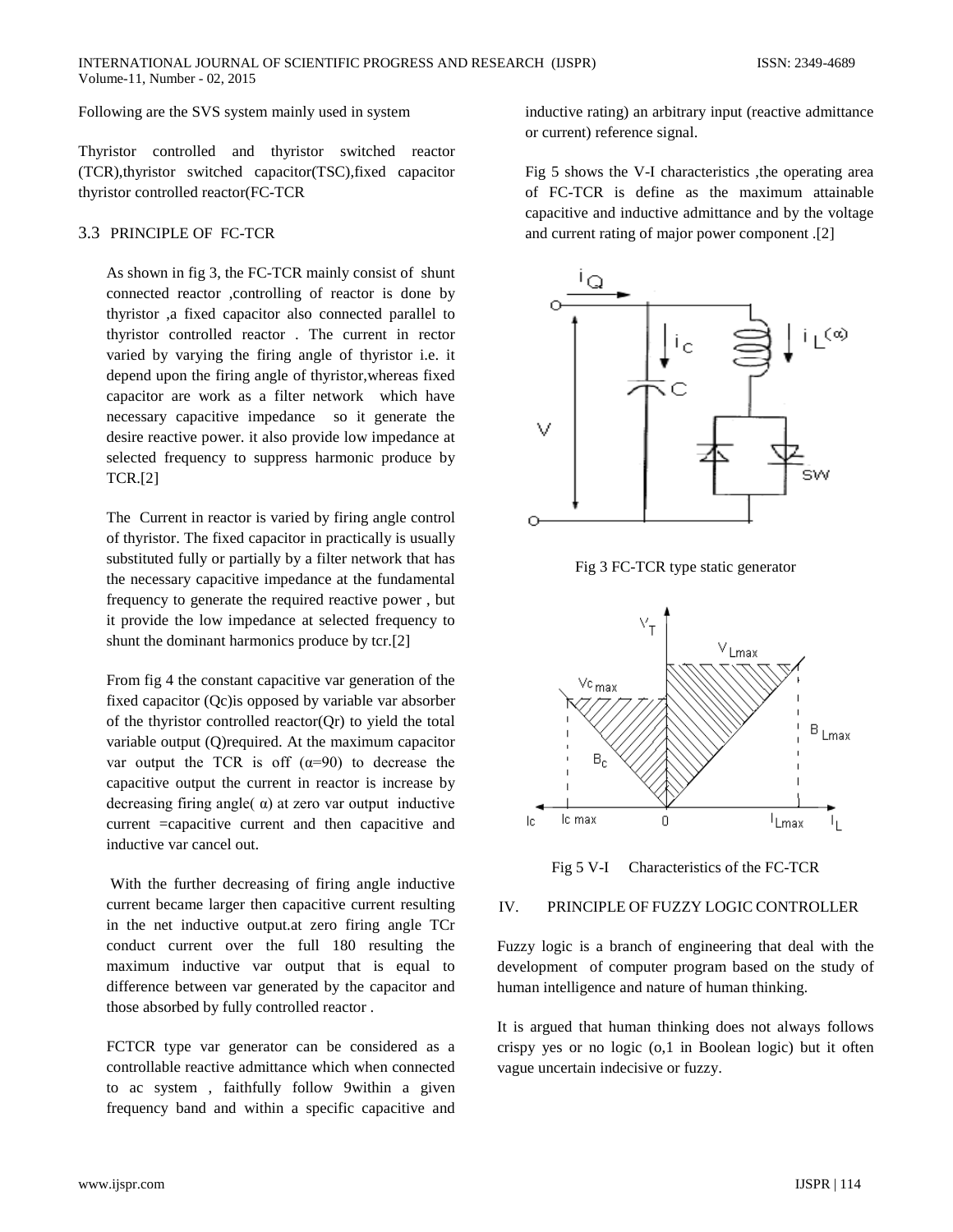Fuzzy logic has recently been applied in process control modelling estimation identification diagnostic stock market prediction , agriculture , military service etc.

In fuzzy set based on fuzzy logic a particular object a degree of membership in a given set that may be anywhere in the range of 0 to 1 .[10]

Fuzzy variable for temperature can be defined by qualifying linguistic variable (cold, mild, hot) fuzzy variable for speed (slow , medium ,high) for water level tank low,mediam,high.

Boolean Algebra – cold ,mild, hot

Fuzzy Logic Controller – zero ,very cold, medium cold. medium hot, very hot

If temperature below 10 it belongs completely to set cold(that is the membership function mf value is 1),wherever for 18 it is in the set cold by 60 % (mf=0.6) and to the set mild by 20 ( $mf=0.2$ ) for 25 it is completely set mild (mf=10 as membership function for cold is zero.

Drawback of conventional l control is the requirement of mathematical model of the plant. the plant can be represented by transfer function of state space model.

In some cases the plant model can be developed very easily however it is not true for all the ease as there are many which are vague in nature .

For example mathematical model for washing machine or share market prediction can not be represented by simple equation .hence convention control model are suitable for application where standards model exist or can be developed easily.

Advantage of fuzzy  $=$ 

- 1) It is based on human thinking and linguistic variable and does not require accurate mathematical model .
- 2) It is based on simple linguistic information and hence it is easy to understand.
- 3) It can work with imprecise input generally most of the input in real life is imprecise.
- 4) It can handle nonlinearty as it is difficult to model mathematic

As we know that reactive power injected into the system,is controlled by magnitude of reactive power absorbed by TCR .and the generation and absobtion of reactive power is control by controlling the delay angle of thyristor.

FC-TCR with fuzzy controller is able to maintain the power factor always constant at receiving end under normal condition as well as at large inductive load and does not effected with load variations.[10]

The importance of fuzzy logic derives from the fact that most modes of human reasoning and especially common sense reasoning are approximate in nature. In doing so, the fuzzy logic approach allows the designer to handle efficiently very complex closed-loop control problems. There are many artificial intelligence techniques that have been employed in modern power systems, but fuzzy logic has emerged as the powerful tool for solving challenging problems. As compared to the conventional PI, PID controllers, and their adaptive versions.[10]



Fig 6 Fuzzy logic Controller

## V. CONCLUSION

From the above discussion it is clear that power quality is main issue in present time, due to various reason like non linear load, deregulation, and congestion quality of power is degraded. Hence for effectively used of our devices power system should be secure properly. The FACTS devices is controlled the reactive power flow in power system , hence improve voltage stability in the system and quality of power improve. It is also clear that fuzzy logic controller has many advantage over other controllers , if we used fuzzy logic controller for controlling the firing angle of svc system, then it give the effective and fast response.

## VI. REFERENCES

[1] "Electrical Power Systems Quality" R.C dugan, McGraw-Hill Companies.